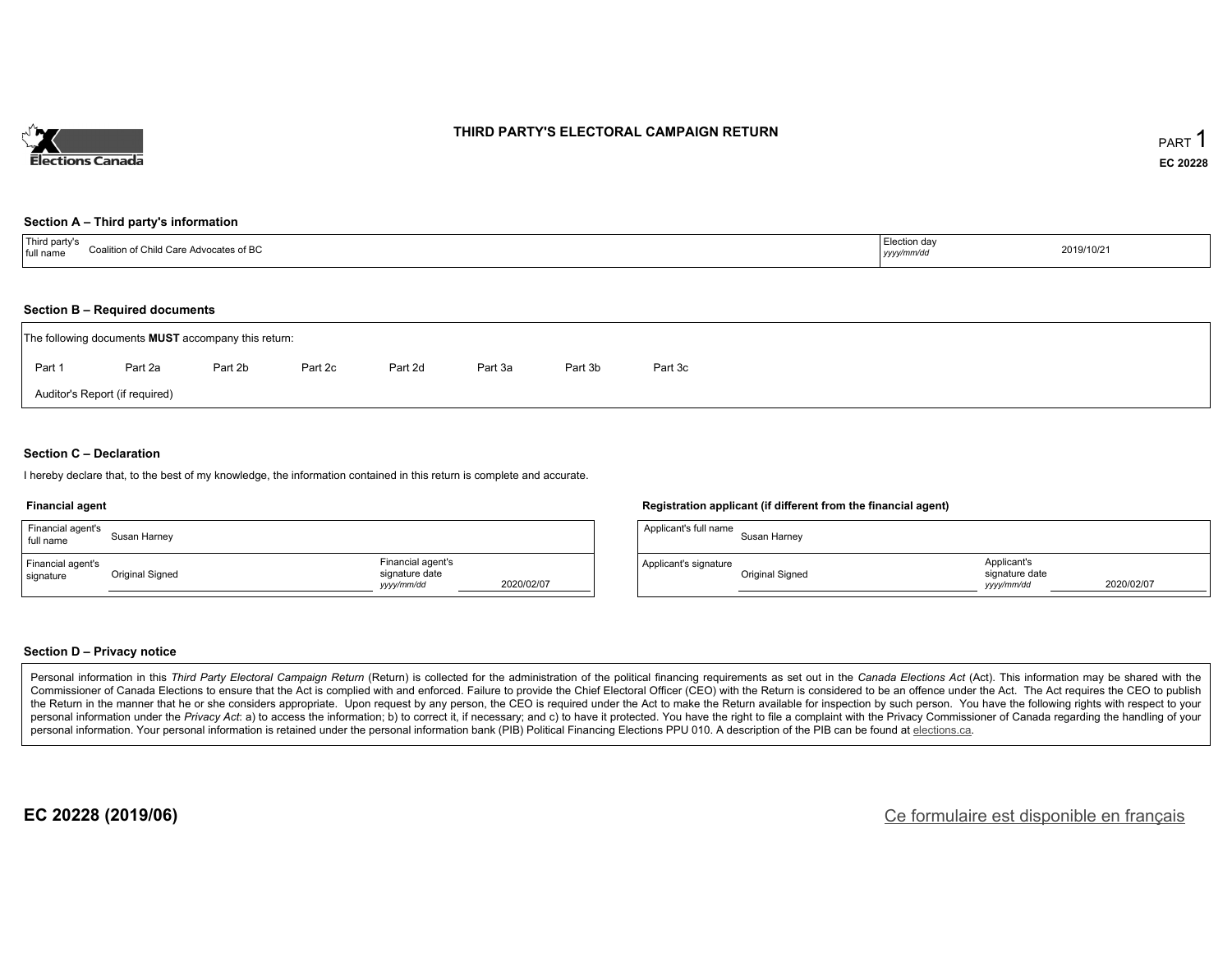

## **THIRD PARTY'S ELECTORAL CAMPAIGN RETURN HIRD PARTY'S ELECTORAL CAMPAIGN RETURN<br>Statement of monetary contributions received PART 2a PART 2a**

**EC 20228**

| No. | Full name | <b>Street</b><br>no. | <b>Street</b> | Apt. | City | Prov./<br>Terr. | Postal<br>code | Date<br>received                                                                    | Individual | <b>Business /</b><br>Commercial<br>organization | Government | Trade union | Corporation<br>without share<br>capital | Unincorporated<br>organization or<br>association |
|-----|-----------|----------------------|---------------|------|------|-----------------|----------------|-------------------------------------------------------------------------------------|------------|-------------------------------------------------|------------|-------------|-----------------------------------------|--------------------------------------------------|
|     |           |                      |               |      |      |                 |                | yyyy/mm/dd                                                                          | \$         | \$                                              | \$         | \$          | \$                                      | \$                                               |
|     |           |                      |               |      |      |                 |                |                                                                                     |            |                                                 |            |             |                                         |                                                  |
|     |           |                      |               |      |      |                 |                |                                                                                     |            |                                                 |            |             |                                         |                                                  |
|     |           |                      |               |      |      |                 |                |                                                                                     |            |                                                 |            |             |                                         |                                                  |
|     |           |                      |               |      |      |                 |                |                                                                                     |            |                                                 |            |             |                                         |                                                  |
|     |           |                      |               |      |      |                 |                |                                                                                     |            |                                                 |            |             |                                         |                                                  |
|     |           |                      |               |      |      |                 |                |                                                                                     |            |                                                 |            |             |                                         |                                                  |
|     |           |                      |               |      |      |                 |                |                                                                                     |            |                                                 |            |             |                                         |                                                  |
|     |           |                      |               |      |      |                 |                |                                                                                     |            |                                                 |            |             |                                         |                                                  |
|     |           |                      |               |      |      |                 |                |                                                                                     |            |                                                 |            |             |                                         |                                                  |
|     |           |                      |               |      |      |                 |                |                                                                                     |            |                                                 |            |             |                                         |                                                  |
|     |           |                      |               |      |      |                 |                |                                                                                     |            |                                                 |            |             |                                         |                                                  |
|     |           |                      |               |      |      |                 |                |                                                                                     |            |                                                 |            |             |                                         |                                                  |
|     |           |                      |               |      |      |                 |                |                                                                                     |            |                                                 |            |             |                                         |                                                  |
|     |           |                      |               |      |      |                 |                |                                                                                     |            |                                                 |            |             |                                         |                                                  |
|     |           |                      |               |      |      |                 |                | Totals carried forward from previous page \$                                        |            |                                                 |            |             |                                         |                                                  |
|     |           |                      |               |      |      |                 |                | Total amount of monetary contributions by contributors who gave over \$200 (A)      |            |                                                 |            |             |                                         |                                                  |
|     |           |                      |               |      |      |                 |                | Number of contributors who gave over \$200                                          |            |                                                 |            |             |                                         |                                                  |
|     |           |                      |               |      |      |                 |                | Total amount of monetary contributions by contributors who gave \$200 or less $(B)$ |            |                                                 |            |             |                                         |                                                  |
|     |           |                      |               |      |      |                 |                | Number of contributors who gave \$200 or less                                       |            |                                                 |            |             |                                         |                                                  |
|     |           |                      |               |      |      |                 |                | Total amount of all monetary contributions (A+B)                                    |            |                                                 |            |             |                                         |                                                  |
|     |           |                      |               |      |      |                 |                | Number of contributors who gave monetary contributions                              |            |                                                 |            |             |                                         |                                                  |

|  | l Thiro<br>ot BC<br>part<br>71 J V L J | 2019/10/2<br>,,,, | - - - -<br>-aa∈<br> |
|--|----------------------------------------|-------------------|---------------------|
|--|----------------------------------------|-------------------|---------------------|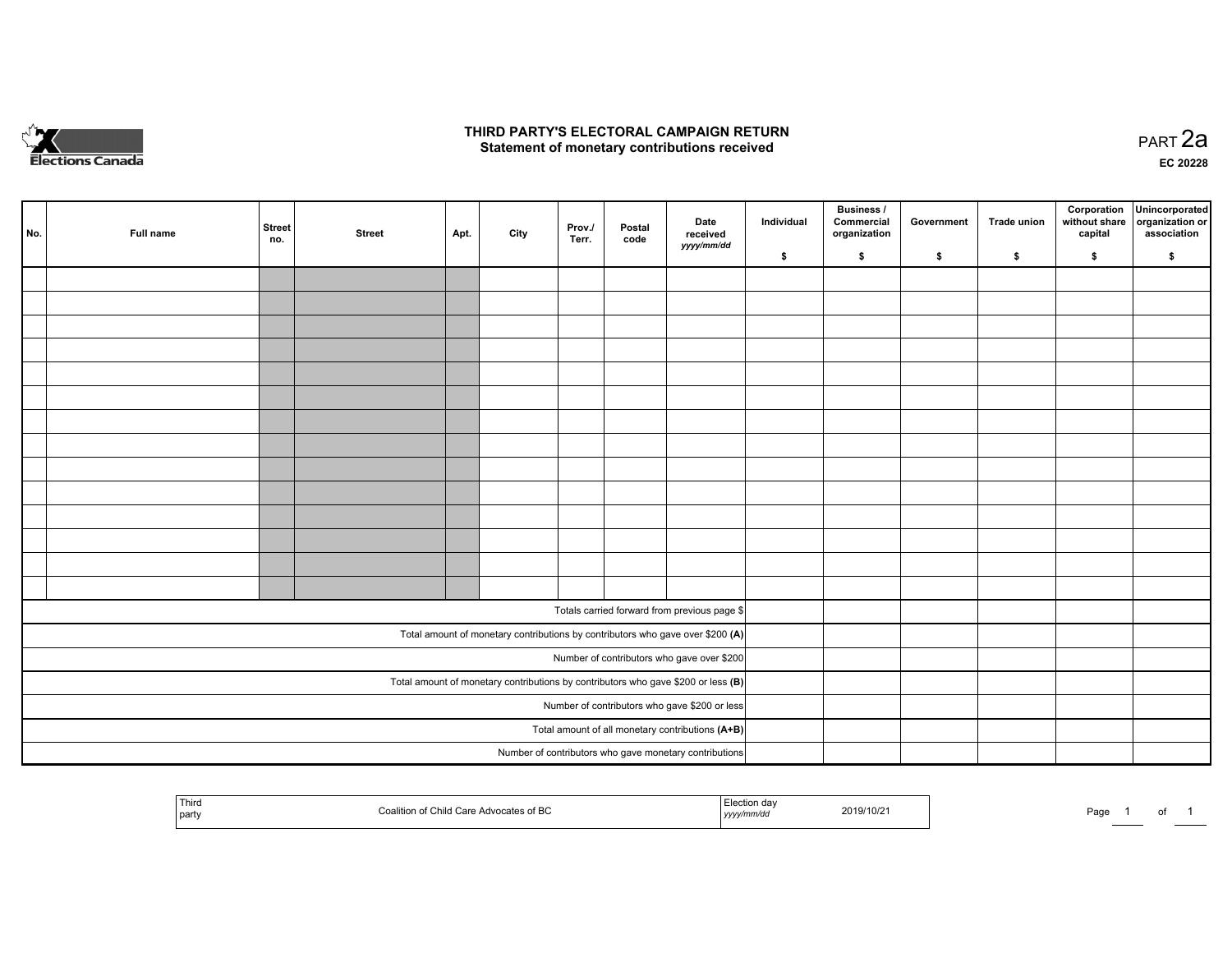

## **THIRD PARTY'S ELECTORAL CAMPAIGN RETURN**  THIRD PARTY'S ELECTORAL CAMPAIGN RETURN<br>Statement of non-monetary contributions received

| No. | Full name | <b>Street</b><br>no. | <b>Street</b> | Apt. | City | Prov./<br>Terr. | Postal<br>code | Date<br>received<br>yyyy/mm/dd                                                          | Individual | <b>Business /</b><br>Commercial<br>organization | Government | Trade union | Corporation<br>without share<br>capital | Unincorporated<br>organization or<br>association |
|-----|-----------|----------------------|---------------|------|------|-----------------|----------------|-----------------------------------------------------------------------------------------|------------|-------------------------------------------------|------------|-------------|-----------------------------------------|--------------------------------------------------|
|     |           |                      |               |      |      |                 |                |                                                                                         | \$         | \$                                              | \$         | s.          | \$                                      | \$                                               |
|     |           |                      |               |      |      |                 |                |                                                                                         |            |                                                 |            |             |                                         |                                                  |
|     |           |                      |               |      |      |                 |                |                                                                                         |            |                                                 |            |             |                                         |                                                  |
|     |           |                      |               |      |      |                 |                |                                                                                         |            |                                                 |            |             |                                         |                                                  |
|     |           |                      |               |      |      |                 |                |                                                                                         |            |                                                 |            |             |                                         |                                                  |
|     |           |                      |               |      |      |                 |                |                                                                                         |            |                                                 |            |             |                                         |                                                  |
|     |           |                      |               |      |      |                 |                |                                                                                         |            |                                                 |            |             |                                         |                                                  |
|     |           |                      |               |      |      |                 |                |                                                                                         |            |                                                 |            |             |                                         |                                                  |
|     |           |                      |               |      |      |                 |                |                                                                                         |            |                                                 |            |             |                                         |                                                  |
|     |           |                      |               |      |      |                 |                |                                                                                         |            |                                                 |            |             |                                         |                                                  |
|     |           |                      |               |      |      |                 |                |                                                                                         |            |                                                 |            |             |                                         |                                                  |
|     |           |                      |               |      |      |                 |                |                                                                                         |            |                                                 |            |             |                                         |                                                  |
|     |           |                      |               |      |      |                 |                |                                                                                         |            |                                                 |            |             |                                         |                                                  |
|     |           |                      |               |      |      |                 |                |                                                                                         |            |                                                 |            |             |                                         |                                                  |
|     |           |                      |               |      |      |                 |                |                                                                                         |            |                                                 |            |             |                                         |                                                  |
|     |           |                      |               |      |      |                 |                |                                                                                         |            |                                                 |            |             |                                         |                                                  |
|     |           |                      |               |      |      |                 |                | Totals carried forward from previous page \$                                            |            |                                                 |            |             |                                         |                                                  |
|     |           |                      |               |      |      |                 |                | Total amount of non-monetary contributions by contributors who gave over \$200 (A)      |            |                                                 |            |             |                                         |                                                  |
|     |           |                      |               |      |      |                 |                | Number of contributors who gave over \$200                                              |            |                                                 |            |             |                                         |                                                  |
|     |           |                      |               |      |      |                 |                | Total amount of non-monetary contributions by contributors who gave \$200 or less $(B)$ |            |                                                 |            |             |                                         |                                                  |
|     |           |                      |               |      |      |                 |                | Number of contributors who gave \$200 or less                                           |            |                                                 |            |             |                                         |                                                  |
|     |           |                      |               |      |      |                 |                | Total amount of all non-monetary contributions (A+B)                                    |            |                                                 |            |             |                                         |                                                  |
|     |           |                      |               |      |      |                 |                | Number of contributors who gave non-monetary contributions                              |            |                                                 |            |             |                                         |                                                  |
|     |           |                      |               |      |      |                 |                |                                                                                         |            |                                                 |            |             |                                         |                                                  |

| Third<br>  part | $-5.00$<br>ാ∩ates of Bu<br>,,,,<br>$\overline{\phantom{a}}$ | $1$ <i>yyyy</i> | /10/21<br>zuny | Page |  |  |  |
|-----------------|-------------------------------------------------------------|-----------------|----------------|------|--|--|--|
|-----------------|-------------------------------------------------------------|-----------------|----------------|------|--|--|--|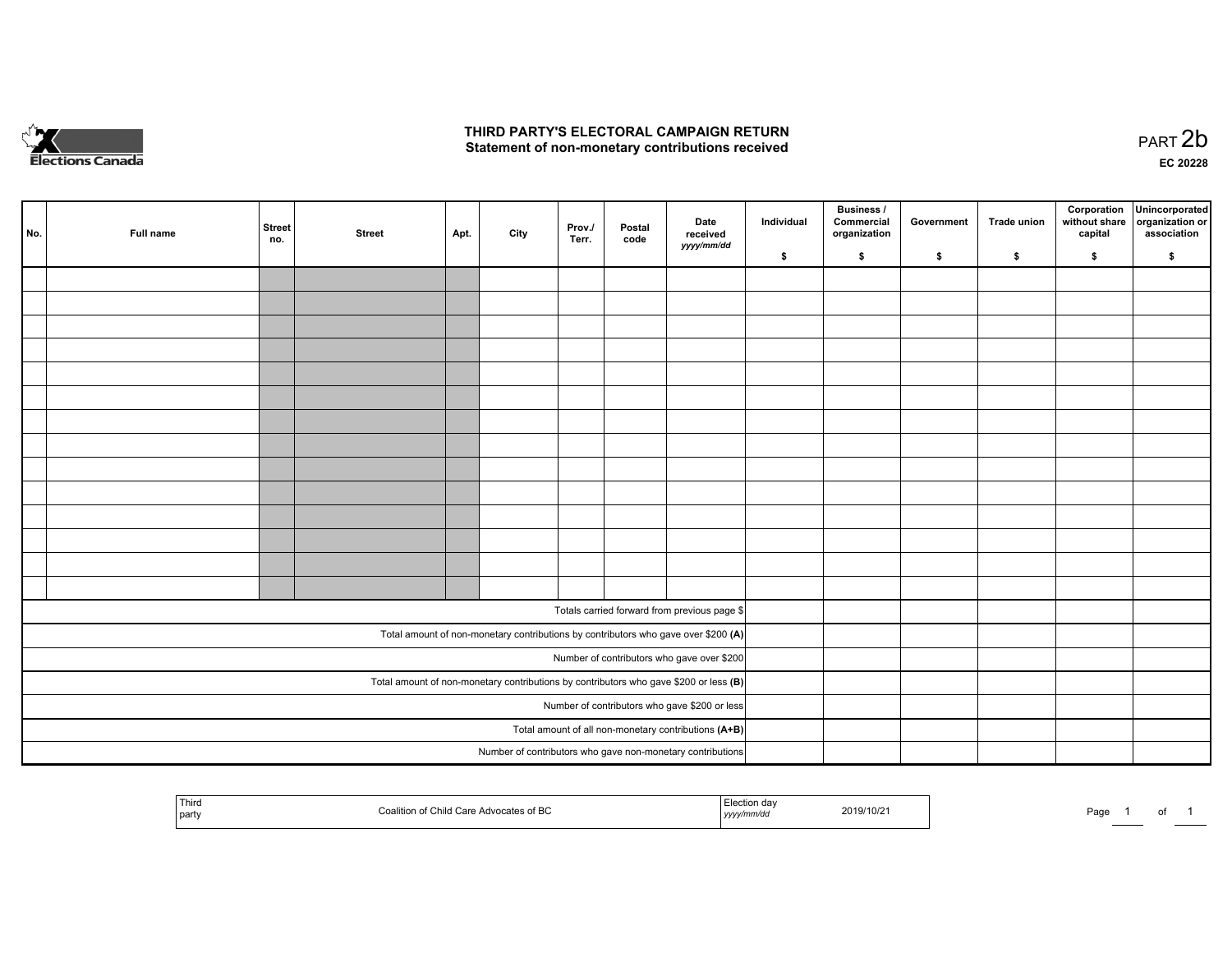

## **THIRD PARTY'S ELECTORAL CAMPAIGN RETURN STATE:** PRACT OF OPPRESS TO PART 2C STATE STATE STATE STATE STATE STATE STATE STATE STATE STATE STATE STATE STA<br>PART 2C Statement of operating loans received

**EC 20228**

| No. | Full name | <b>Street</b><br>no. | <b>Street</b> | Apt. | City | Prov./<br>Terr. | Postal<br>code | Date<br>received                                                | Individual | <b>Business /</b><br>Commercial<br>organization | Government | Trade union | Corporation<br>capital | Unincorporated<br>without share organization or<br>association |
|-----|-----------|----------------------|---------------|------|------|-----------------|----------------|-----------------------------------------------------------------|------------|-------------------------------------------------|------------|-------------|------------------------|----------------------------------------------------------------|
|     |           |                      |               |      |      |                 |                | yyyy/mm/dd                                                      | \$         | \$                                              | \$         | \$          | \$                     | \$                                                             |
|     |           |                      |               |      |      |                 |                |                                                                 |            |                                                 |            |             |                        |                                                                |
|     |           |                      |               |      |      |                 |                |                                                                 |            |                                                 |            |             |                        |                                                                |
|     |           |                      |               |      |      |                 |                |                                                                 |            |                                                 |            |             |                        |                                                                |
|     |           |                      |               |      |      |                 |                |                                                                 |            |                                                 |            |             |                        |                                                                |
|     |           |                      |               |      |      |                 |                |                                                                 |            |                                                 |            |             |                        |                                                                |
|     |           |                      |               |      |      |                 |                |                                                                 |            |                                                 |            |             |                        |                                                                |
|     |           |                      |               |      |      |                 |                |                                                                 |            |                                                 |            |             |                        |                                                                |
|     |           |                      |               |      |      |                 |                |                                                                 |            |                                                 |            |             |                        |                                                                |
|     |           |                      |               |      |      |                 |                |                                                                 |            |                                                 |            |             |                        |                                                                |
|     |           |                      |               |      |      |                 |                |                                                                 |            |                                                 |            |             |                        |                                                                |
|     |           |                      |               |      |      |                 |                |                                                                 |            |                                                 |            |             |                        |                                                                |
|     |           |                      |               |      |      |                 |                |                                                                 |            |                                                 |            |             |                        |                                                                |
|     |           |                      |               |      |      |                 |                |                                                                 |            |                                                 |            |             |                        |                                                                |
|     |           |                      |               |      |      |                 |                |                                                                 |            |                                                 |            |             |                        |                                                                |
|     |           |                      |               |      |      |                 |                | Totals carried forward from previous page \$                    |            |                                                 |            |             |                        |                                                                |
|     |           |                      |               |      |      |                 |                | Total amount of loans by lenders who provided over \$200 (A)    |            |                                                 |            |             |                        |                                                                |
|     |           |                      |               |      |      |                 |                | Number of lenders who provided over \$200                       |            |                                                 |            |             |                        |                                                                |
|     |           |                      |               |      |      |                 |                | Total amount of loans by lenders who provided \$200 or less (B) |            |                                                 |            |             |                        |                                                                |
|     |           |                      |               |      |      |                 |                | Number of lenders who provided \$200 or less                    |            |                                                 |            |             |                        |                                                                |
|     |           |                      |               |      |      |                 |                | Total amount of all loans (A+B)                                 |            |                                                 |            |             |                        |                                                                |
|     |           |                      |               |      |      |                 |                | Number of all lenders who provided loans                        |            |                                                 |            |             |                        |                                                                |

| ' Third<br>Advocates of BC<br>í Child Care<br>party | da\<br>.iection<br>2019/10/21<br>yyyymm/aa | Page<br>$\cdot$ |
|-----------------------------------------------------|--------------------------------------------|-----------------|
|-----------------------------------------------------|--------------------------------------------|-----------------|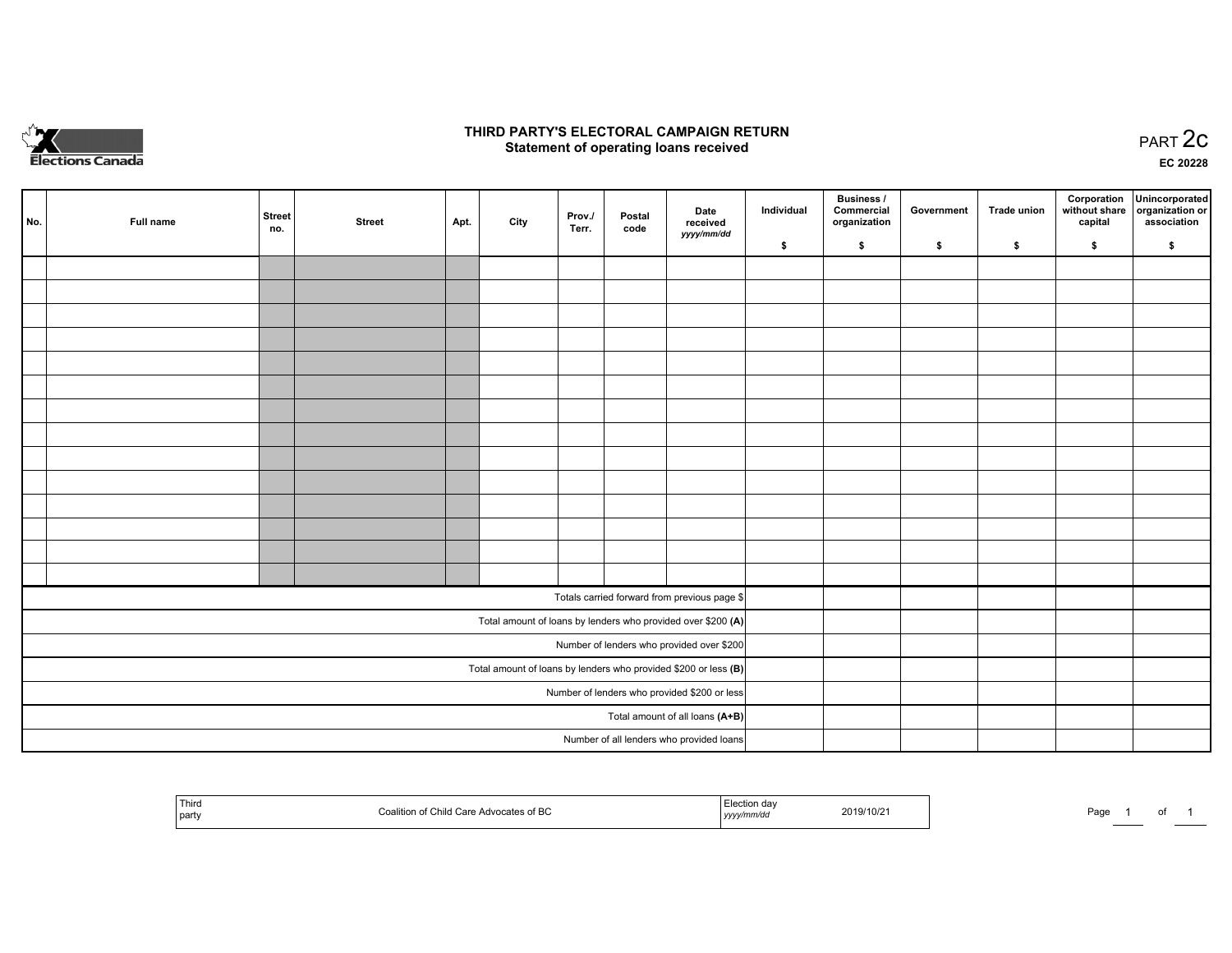

# **THIRD PARTY'S ELECTORAL CAMPAIGN RETURN S** ELECTORAL CAMPAIGN RETURN<br>Summary of inflows PART 2d

| No.   | Type of contributor / lender                    | <b>Monetary</b><br>contributions<br>(Part 2a) | Non-monetary<br>contributions<br>(Part 2b) | Loans<br>(Part 2c) | <b>Total</b> | Number of<br>contributors and<br>lenders |
|-------|-------------------------------------------------|-----------------------------------------------|--------------------------------------------|--------------------|--------------|------------------------------------------|
|       |                                                 | \$                                            | \$                                         | \$                 | \$           |                                          |
| 1.    | Individuals                                     |                                               |                                            |                    |              |                                          |
|       | 2. Businesses / Commercial organizations        |                                               |                                            |                    |              |                                          |
| 3.    | Governments                                     |                                               |                                            |                    |              |                                          |
| 4.    | Trade unions                                    |                                               |                                            |                    |              |                                          |
| 5.    | Corporations without share capital              |                                               |                                            |                    |              |                                          |
|       | 6. Unincorporated organizations or associations |                                               |                                            |                    |              |                                          |
|       | 7.   Total (items 1 to 6)                       |                                               |                                            |                    |              |                                          |
| Total |                                                 |                                               |                                            |                    |              |                                          |
|       | 8. Amount of third party's resources used       |                                               |                                            |                    |              |                                          |
| 9.    | Grand total (items 7 and 8)                     |                                               |                                            |                    |              |                                          |

| Third<br>party | <b>Advocates of BC</b><br>:oalition<br>. :hild<br>Care)<br>$\sim$ $\sim$ | -lection day<br>yyyy/mm/dd<br>,,,, | 2/10/z<br>∠∪ |
|----------------|--------------------------------------------------------------------------|------------------------------------|--------------|
|----------------|--------------------------------------------------------------------------|------------------------------------|--------------|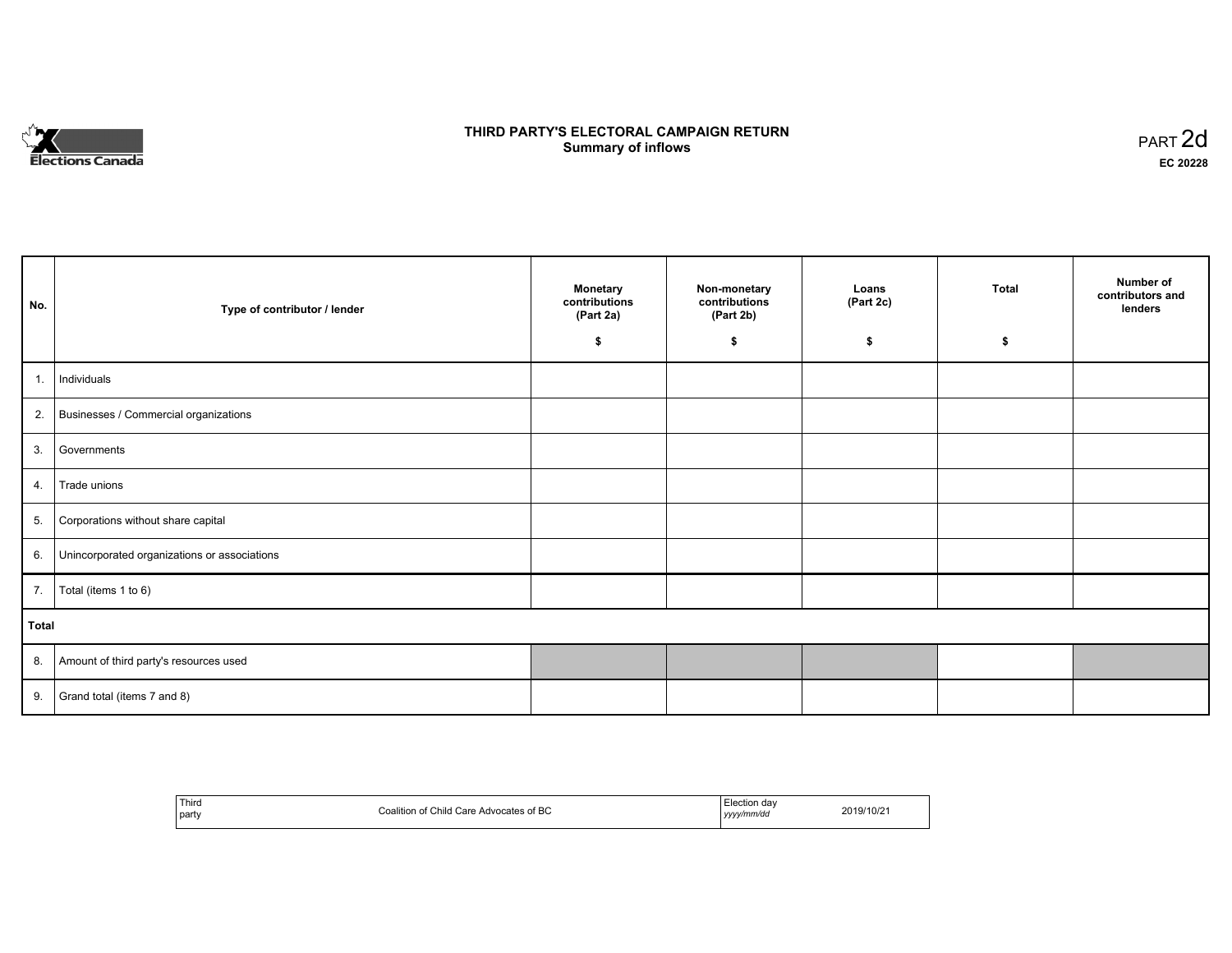

## **THIRD PARTY'S ELECTORAL CAMPAIGN RETURN Statement of expenses incurred for regulated activities that take place during the pre-election period**  *(Only applicable to a fixed-date general election)*

For a list of expense types, expense categories and expense subcategories, refer to Annex II in the Instructions.

| No. | Date<br>incurred<br>yyyy/mm/dd | $\left  \begin{array}{c} \text{ED Code} \\ (\text{if applicable}) \end{array} \right $ | Supplier | <b>Expense type</b> | <b>Expense</b><br>category | Expense<br>subcategory | Starting date<br>of activity,<br>advertisement<br>advertisement<br>dvertisement<br>or survey<br>yyyy/mm/dd | or survey<br>yyyy/mm/dd | Place of activity or<br>advertisement        | <b>Expense amount</b><br>\$ |
|-----|--------------------------------|----------------------------------------------------------------------------------------|----------|---------------------|----------------------------|------------------------|------------------------------------------------------------------------------------------------------------|-------------------------|----------------------------------------------|-----------------------------|
|     |                                |                                                                                        |          |                     |                            |                        |                                                                                                            |                         |                                              |                             |
|     |                                |                                                                                        |          |                     |                            |                        |                                                                                                            |                         |                                              |                             |
|     |                                |                                                                                        |          |                     |                            |                        |                                                                                                            |                         |                                              |                             |
|     |                                |                                                                                        |          |                     |                            |                        |                                                                                                            |                         |                                              |                             |
|     |                                |                                                                                        |          |                     |                            |                        |                                                                                                            |                         |                                              |                             |
|     |                                |                                                                                        |          |                     |                            |                        |                                                                                                            |                         |                                              |                             |
|     |                                |                                                                                        |          |                     |                            |                        |                                                                                                            |                         |                                              |                             |
|     |                                |                                                                                        |          |                     |                            |                        |                                                                                                            |                         |                                              |                             |
|     |                                |                                                                                        |          |                     |                            |                        |                                                                                                            |                         |                                              |                             |
|     |                                |                                                                                        |          |                     |                            |                        |                                                                                                            |                         |                                              |                             |
|     |                                |                                                                                        |          |                     |                            |                        |                                                                                                            |                         |                                              |                             |
|     |                                |                                                                                        |          |                     |                            |                        |                                                                                                            |                         |                                              |                             |
|     |                                |                                                                                        |          |                     |                            |                        |                                                                                                            |                         |                                              |                             |
|     |                                |                                                                                        |          |                     |                            |                        |                                                                                                            |                         |                                              |                             |
|     |                                |                                                                                        |          |                     |                            |                        |                                                                                                            |                         |                                              |                             |
|     |                                |                                                                                        |          |                     |                            |                        |                                                                                                            |                         |                                              |                             |
|     |                                |                                                                                        |          |                     |                            |                        |                                                                                                            |                         |                                              |                             |
|     |                                |                                                                                        |          |                     |                            |                        |                                                                                                            |                         | Totals carried forward from previous page \$ |                             |
|     |                                |                                                                                        |          |                     |                            |                        |                                                                                                            |                         | Total \$                                     |                             |

| Third<br>  part | วates of BC<br>1111 | 1 1 1 1 1 | 10/21<br>2019/<br>the contract of the contract of the contract of the contract of the contract of | Pag |  |  |  |
|-----------------|---------------------|-----------|---------------------------------------------------------------------------------------------------|-----|--|--|--|
|-----------------|---------------------|-----------|---------------------------------------------------------------------------------------------------|-----|--|--|--|

PART 3a **EC 20228**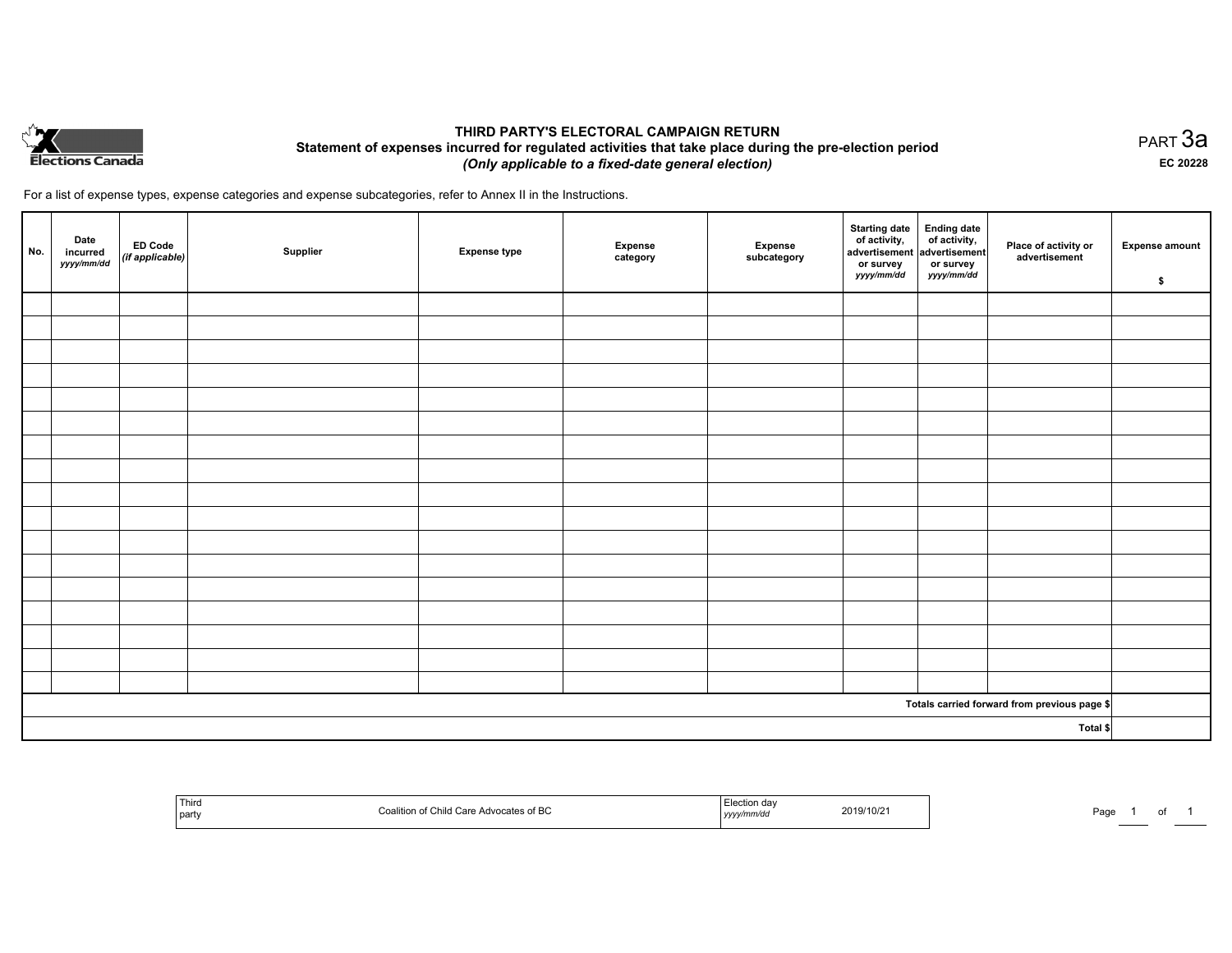

# **THIRD PARTY'S ELECTORAL CAMPAIGN RETURN Statement of expenses incurred for regulated activities that take place during the election period**<br>PART  $3\mathsf{b}$

**EC 20228**

For a list of expense types, expense categories and expense subcategories, refer to Annex II in the Instructions.

| No.            | Date<br>incurred<br>yyyy/mm/dd | <b>ED Code</b><br>(if applicable) | Supplier                             | <b>Expense type</b>         | <b>Expense</b><br>category | <b>Expense</b><br>subcategory | <b>Starting date</b><br>of activity.<br>advertisement<br>or survey<br>yyyy/mm/dd | <b>Ending date</b><br>of activity,<br>ladvertisement<br>or survey<br>yyyy/mm/dd | Place of activity or<br>advertisement        | <b>Expense amount</b><br>s. |
|----------------|--------------------------------|-----------------------------------|--------------------------------------|-----------------------------|----------------------------|-------------------------------|----------------------------------------------------------------------------------|---------------------------------------------------------------------------------|----------------------------------------------|-----------------------------|
|                |                                |                                   |                                      |                             |                            |                               |                                                                                  |                                                                                 |                                              |                             |
|                | 2019/09/18                     |                                   | Roundhouse Community Centre          | Election Advertising        | Advertising                | <b>Production Costs</b>       | 2019/10/05                                                                       | 2019/10/05                                                                      | Vancouver BC                                 | 217.71                      |
| 2              | 2019/09/19                     |                                   | Facebook                             | Election Advertising        | Advertising                | <b>Content Boosting</b>       | 2019/09/19                                                                       | 2019/10/05                                                                      | <b>BC</b>                                    | 952.21                      |
| 3              | 2019/09/30                     |                                   | Newswire                             | <b>Election Advertising</b> | Advertising                | <b>Content Boosting</b>       | 2019/09/30                                                                       | 2019/10/02                                                                      | BC                                           | 277.00                      |
| $\overline{4}$ | 2019/09/26                     |                                   | Canada Post                          | Election Advertising        | Advertising                | <b>Production Costs</b>       | 2019/09/26                                                                       | 2019/09/26                                                                      | BC                                           | 104.28                      |
| 5              | 2019/09/26                     |                                   | Marine Printers                      | Election Advertising        | Advertising                | <b>Production Costs</b>       | 2019/09/26                                                                       | 2019/09/26                                                                      | <b>BC</b>                                    | 397.60                      |
| 6              | 2019/09/28                     |                                   | S. Gregson                           | <b>Election Advertising</b> | Advertising                | Design and Development        | 2019/09/01                                                                       | 2019/09/28                                                                      | BC                                           | 1,848.00                    |
|                | 2019/10/01                     |                                   | J. Bond                              | Election Advertising        | Advertising                | <b>Production Costs</b>       | 2019/10/05                                                                       | 2019/10/05                                                                      | Mission                                      | 20.00                       |
| 8              | 2019/10/04                     |                                   | Drive Street Band                    | Election Advertising        | Advertising                | <b>Production Costs</b>       | 2019/10/05                                                                       | 2019/10/05                                                                      | /ancouver                                    | 300.00                      |
| 9              | 2019/09/30                     |                                   | Canada Post                          | <b>Election Advertising</b> | Advertising                | <b>Production Costs</b>       | 2019/09/30                                                                       | 2019/09/30                                                                      | BC                                           | 5.23                        |
| 10             | 2019/10/16                     |                                   | Hands on Publications                | Election Advertising        | Advertising                | <b>Production Costs</b>       | 2019/09/01                                                                       | 2019/10/16                                                                      | <b>BC</b>                                    | 441.00                      |
| 11             | 2019/10/27                     |                                   | Facebook                             | Election Advertising        | Advertising                | <b>Content Boosting</b>       | 2019/10/10                                                                       | 2019/10/19                                                                      | <b>BC</b>                                    | 481.87                      |
| 12             | 2019/11/01                     |                                   | Roundhouse Community Centre          | <b>Election Advertising</b> | Advertising                | <b>Production Costs</b>       | 2019/10/05                                                                       | 2019/10/05                                                                      | Vancouver                                    | 73.14                       |
| 13             | 2019/11/01                     |                                   | S. Gregson                           | Election Advertising        | Advertising                | Design and Development        | 2019/09/28                                                                       | 2019/10/19                                                                      | <b>BC</b>                                    | 1.014.27                    |
| 14             | 2019/11/01                     |                                   | Anderson                             | Election Advertising        | Advertising                | Design and Development        | 2019/10/01                                                                       | 2019/10/19                                                                      | <b>BC</b>                                    | 630.00                      |
| 15             | 2019/10/31                     |                                   | Bank charges, net of \$0.18 interest | <b>Election Advertising</b> | Advertising                | Other                         | 2019/09/18                                                                       | 2019/10/31                                                                      | Vancouver                                    | 1.58                        |
|                |                                |                                   |                                      |                             |                            |                               |                                                                                  |                                                                                 |                                              |                             |
|                |                                |                                   |                                      |                             |                            |                               |                                                                                  |                                                                                 |                                              |                             |
|                |                                |                                   |                                      |                             |                            |                               |                                                                                  |                                                                                 | Totals carried forward from previous page \$ | 6,763.89                    |
|                |                                |                                   |                                      |                             |                            |                               |                                                                                  |                                                                                 | Total \$                                     | 6,763.89                    |

| ∵lection u<br>$1/10/2$ .<br>.<br>f BC<br>$\sim$<br>ZU.<br>,,,,,,,,,<br>. <del>.</del><br>,,,,, | Third<br>$\sim$<br>coalition<br>party |
|------------------------------------------------------------------------------------------------|---------------------------------------|
|------------------------------------------------------------------------------------------------|---------------------------------------|

Page 1 of 1